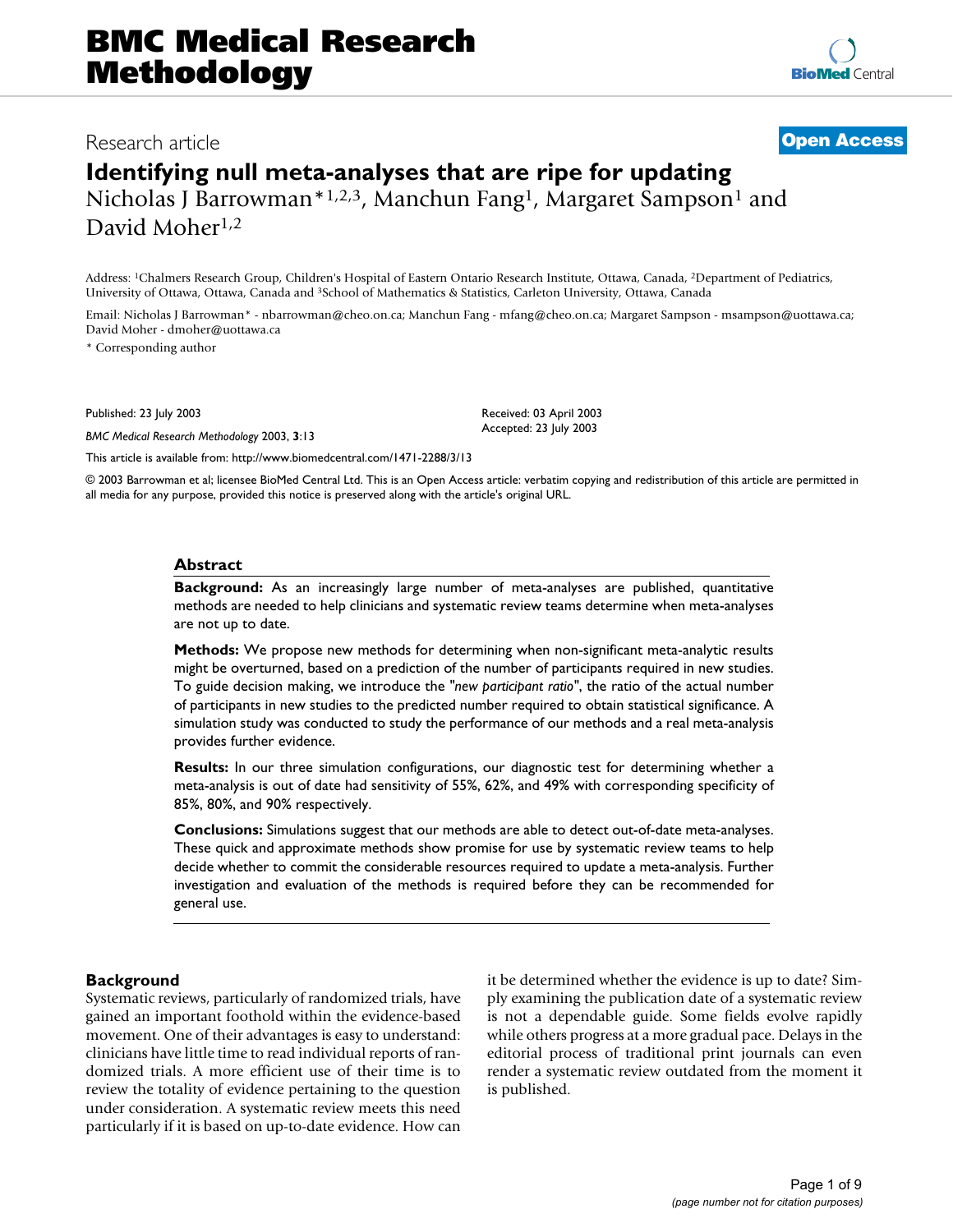While the advantage of a published systematic review clearly starts to diminish as new eligible studies are identified, the precise trajectory of decreasing utility is unknown [1]. We believe that quantitative methods are needed to help clinicians and systematic review teams determine when a systematic review can be considered up to date. In this paper, we address a narrower objective. First, we restrict our attention to systematic reviews that feature quantitative synthesis of evidence, or meta-analysis. Second, we focus only on meta-analyses whose pooled results are not statistically significant ("null" meta-analyses). Such results are not infrequent: estimates from two databases showed 38% [2] and 25% [3] of meta-analytic results were non-significant. Our goal is to identify metaanalyses whose pooled results would become statistically significant if they were updated.

As the body of published systematic reviews grows, the problem of outdatedness is attracting more attention. Several groups require that systematic reviews be kept up to date; for example reviews published in the Cochrane Library must be updated at least every 2 years[4]. However the Cochrane Reviewer's Handbook notes that "How often reviews need updating will vary depending on the production of valid new research evidence." Rather than pre-specifying a fixed updating frequency, Ioannidis et al. [5] proposed "recalculating the results of a cumulative meta-analysis with each new or updated piece of information." However, in addition to raising statistical issues of multiple testing[6], this would require continuous monitoring and evaluation of the literature. The resource implications of either of these approaches could be substantial, and the Cochrane Reviewer's Handbook recommends the establishment, for each review, of "guides addressing when new research evidence is substantive enough to warrant a major update or amendment." A conceptual model for assessing the current validity of clinical practice guidelines was developed by Shekelle et al..[7] Their approach used focused literature searches together with expert input.

Here we propose a quantitative approach based on the notion that it may be possible to predict the amount of additional information required to change a non-significant meta-analytic result to a significant one. We measure this additional information in terms of the number of participants in primary studies. Our prediction can then be used to obtain a "diagnostic test" for out-of-date metaanalyses.

This test presupposes that a primary meta-analytic result can be identified in each systematic review (analogous to a primary analysis in a clinical trial). Published systematic reviews often feature multiple meta-analyses and the authors do not always make it clear which one is of greatest interest.

We begin by deriving and explaining the prediction and then illustrating it using a meta-analysis of trials of intravenous streptokinase for acute myocardial infarction [8]. Next, we describe how the prediction is used to formulate a diagnostic test. A computer simulation is then used to study the performance of the test in three different configurations. Receiver operator characteristic (ROC) curves are derived to illustrate the results.

#### **Methods**

#### *Predicting the number of additional participants required to obtain significance*

Consider a meta-analysis involving a total of *N* participants that yields a pooled estimate  $\hat{\theta}$  with associated standard error  $SE_N$ . The *z*-statistic is defined to be the ratio

$$
Z = \hat{\theta}/\text{SE}_{N}.\quad (1)
$$

When the absolute value of *Z* exceeds a critical value  $Z_c$ (for example  $Z_c = 1.96$ , corresponding to a two-sided Type I error rate of 5%), the pooled estimate is judged to be statistically significant. Failure to obtain statistical significance may be due to the absence of any clinically meaningful effect or to a Type II error resulting from limited power. Here we focus on the latter case, namely pooled estimates that are non-significant due to limited power.

Although the power of a meta-analysis may depend on several factors, here we focus on sample size alone. Suppose that a total of *N* participants were included in the meta-analysis and that  $|Z| \ll Z_c$ . Now suppose that studies involving an additional *n* participants subsequently become available. Assuming there is no secular trend in the results, how large a value of *n* would be needed to obtain a statistically significant pooled estimate? In the appendix, we derive the following prediction, by extrapolating the results of the original meta-analysis:

$$
n = N\left(\, Z_c^2 \, / Z^2 - 1\right). \qquad \text{(2)}
$$

Note that the closer  $|Z|$  is to  $Z_c$ , the smaller the predicted *n*. As an illustration, consider Lau *et al.*'s cumulative metaanalysis of trials of intravenous streptokinase for acute myocardial infarction [8]. To definitively establish statistical significance, we will fix the probability of Type-I error (α) at 1%. If a meta-analysis of the first five trials (up to and including the second trial published in 1971) had been performed, the result would not have been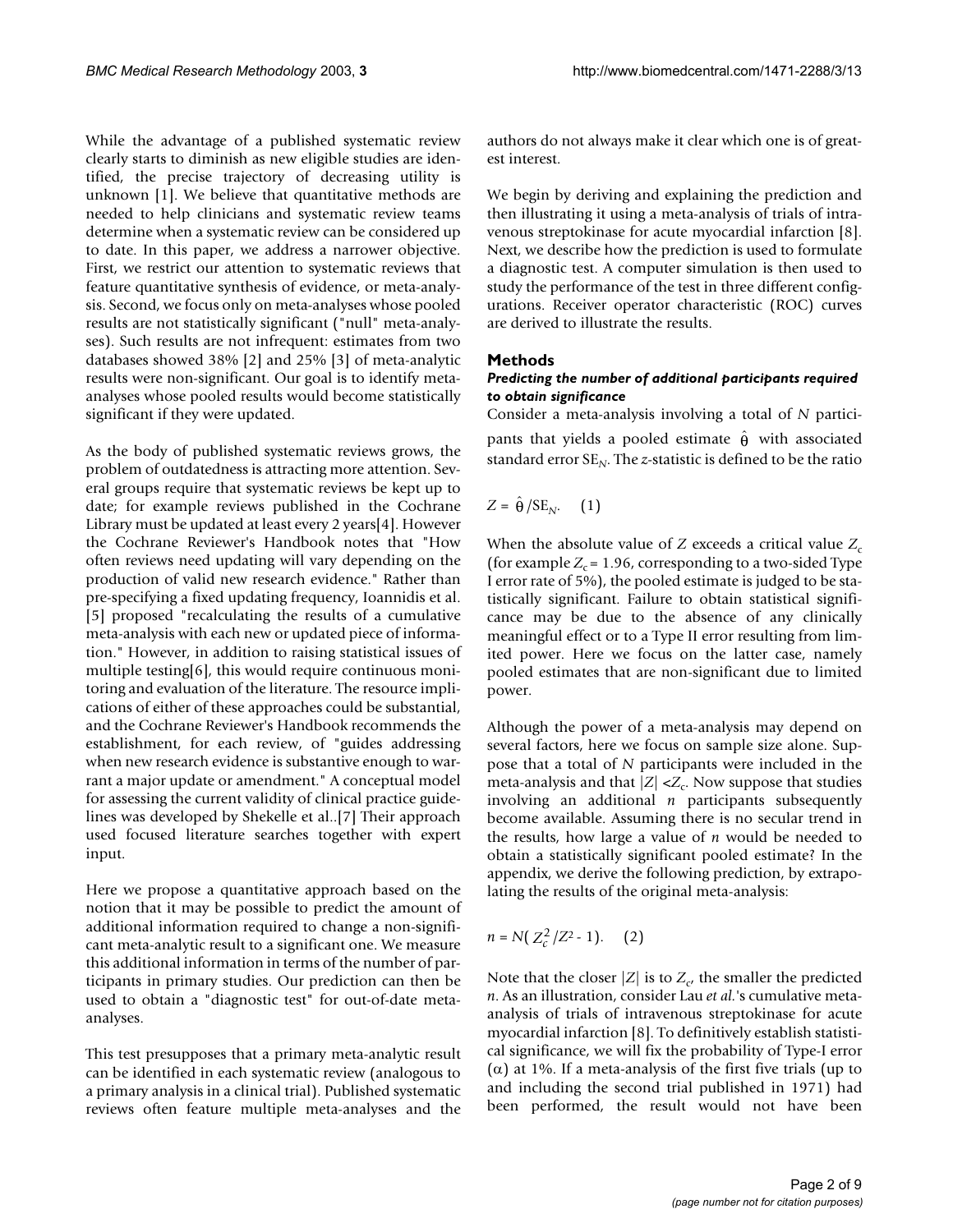

#### Figure 1

**Cumulative meta-analysis of 9 trials of intravenous streptokinase for acute myocardial infarction**  [8]**showing the application of the prediction (equation 2) using the results of the first 5 trials.** The cumulative *z*-statistic is plotted versus the cumulative number of participants, shown on a square root scale (see Appendix). The horizontal dashed line indicates the two-sided critical value of the *z*-statistic at  $\alpha$  = 0.01. The diagonal dotted line emanates from the origin and passes through the point representing the meta-analysis of the first 5 trials (double circle). The location where this line intersects the horizontal dashed line is marked by a vertical dotted line projecting down to the horizontal axis and indicating the predicted number of participants required to obtain statistical significance.

statistically significant. Figure 1 illustrates the application of the prediction following this meta-analysis.

One way to evaluate the quality of the prediction is to compare it with the total number of participants when statistical significance was actually obtained. This is not a perfect gauge because of the discrete sample sizes of the trials, but it can still provide insight. In Figure 1, we used the middle of three trials published in 1971 as the last trial in a hypothetical "original" meta-analysis. In that case, the predicted number of participants required to obtain significance (2506) is very close to the number when significance was actually obtained (2432). In fact, the marginal impact of each of these 1971 trials on the pooled estimate was substantial, which influences the predicted number of cases needed to demonstrate an effect. When the first of the three 1971 trials is instead used as the last trial in the original meta-analysis, the prediction (1232) substantially underestimates the number of participants required. On the other hand, when the last of the 1971 trials is used as the last trial in the original meta-analysis, the prediction (4230) is a substantial overestimate.

#### *A diagnostic test*

Suppose some time has elapsed since the completion of a meta-analysis (again, assumed to have shown a non-significant pooled result), and now additional evidence is available. Suppose the results of additional studies of the same clinical question are now available, involving a total of *m* participants. Is the meta-analysis out of date?

If the meta-analysis were in fact updated and the pooled result were statistically significant, the earlier meta-analysis could be deemed "out of date". Conversely, if the updated result were to remain non-significant, the earlier meta-analysis could be deemed "not out of date". Note that these designations should be understood as referring only to the narrow issue of statistical significance.

A simple decision is to "diagnose" the meta-analysis as being out of date if and only if *m* >*n*, or equivalently if and only if *m/n* > 1. For convenience we refer to *m/n* as the "new participant ratio", representing the ratio of the observed number of additional participants to the predicted number of additional participants to obtain statistical significance. Thus, the new participant ratio being greater than 1 provides a diagnostic test for whether a meta-analysis is out of date. Like any diagnostic test, falsepositive and false-negative errors are possible, as illustrated in Table [1.](#page-3-0)

The sensitivity of the test is given by  $a/(a + c)$ , while the specificity is given by  $d/(b + d)$ . To obtain higher specificity, it is necessary to reduce the frequency of false positives. One way to do this is to tighten the criterion for declaring a meta-analysis to be out of date. For example, a meta-analysis could be diagnosed as out of date if and only if the new participant ratio is greater than *q*, for some *q* > 1. Conversely, to obtain higher sensitivity, a value *q* < 1 could be chosen. Any desired level of sensitivity (or specificity) could be obtained by choosing an appropriate value of *q*, with a corresponding trade-off in specificity (or sensitivity). By varying *q* in this way, an ROC curve[9] is easily constructed. The area under the ROC curve[10] can be used to gauge the performance of the test.

#### *A computer simulation*

To assess the performance of the test, a series of simulations was conducted. The individual studies in the simulation were taken to be RCTs with binary outcomes. For simplicity, the log odds ratio was used to measure intervention effectiveness, and the Mantel-Haenszel estimator provided effect estimates. Three configurations were explored in the simulation study (Table [2](#page-3-1)), and are explained in detail below.

Since many meta-analyses involve relatively few trials [11], the maximum number of trials per meta-analysis, denoted *M*, was taken to be either 10 or 20. Since the goal was to model meta-analyses with non-significant pooled estimates, the size of effects and the number of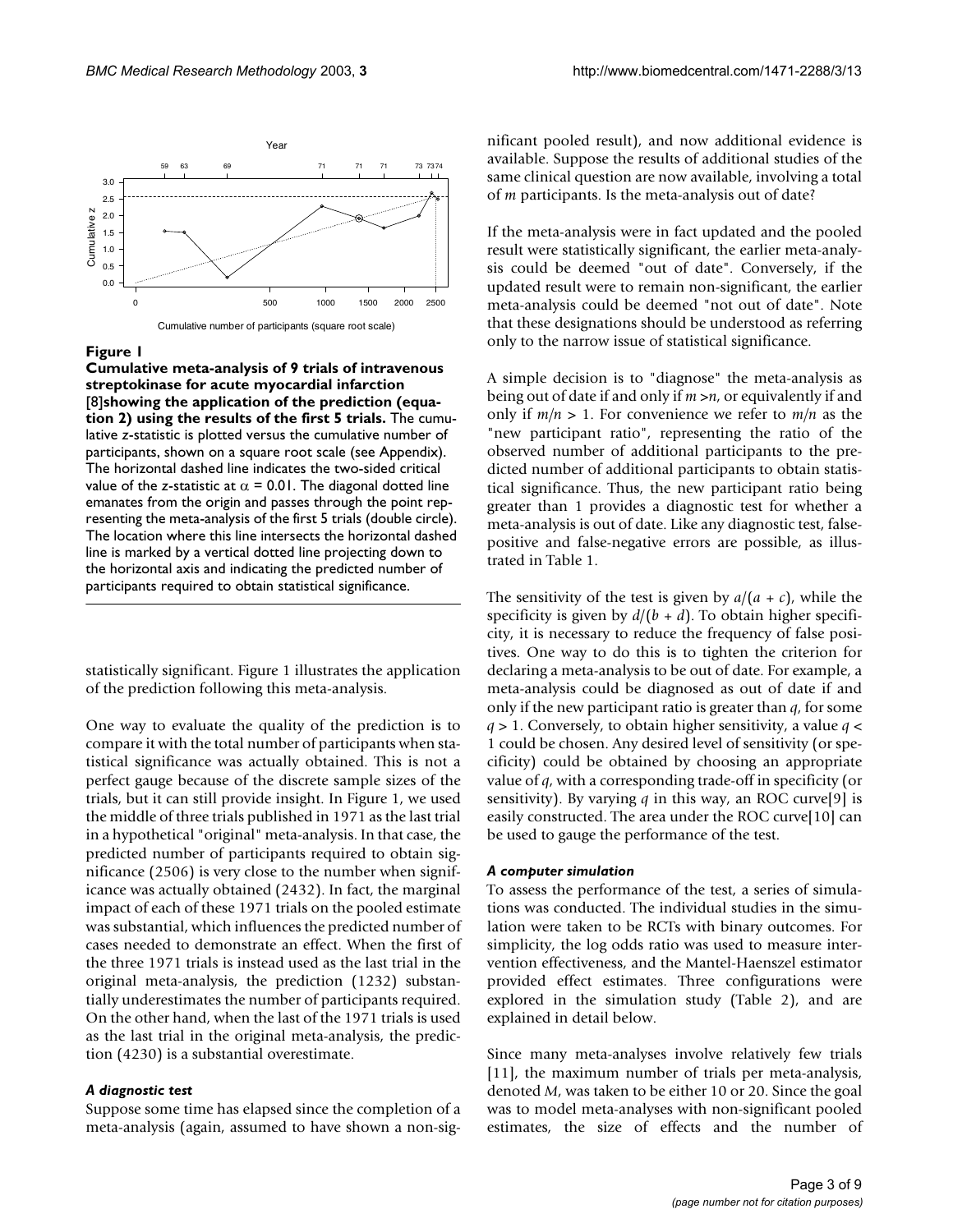| Test indicates  | Meta-analysis is                                          |                 |  |
|-----------------|-----------------------------------------------------------|-----------------|--|
|                 | Out of date                                               | Not out of date |  |
| Out of date     | False positive <sup>b</sup><br>True positive <sup>a</sup> |                 |  |
| Not out of date | True negative <sup>d</sup><br>False negative <sup>c</sup> |                 |  |

#### <span id="page-3-0"></span>**Table 1: Diagnostic test result versus true status of a meta-analysis**

<span id="page-3-1"></span>**Table 2: Simulation configurations**

| Configuration | Maximum trials per<br>meta-analysis, M | Expected participants per study<br>arm, E | Control arm event rate | Odds ratio |
|---------------|----------------------------------------|-------------------------------------------|------------------------|------------|
| A             | 10                                     | 25                                        | $-50%$                 | 1/2        |
| в             | 20                                     | 25                                        | $-50%$                 | 1/2        |
|               | 10                                     | 25                                        | $-50%$                 | 2/3        |
|               |                                        |                                           |                        |            |

participants per arm were carefully chosen. Relatively strong effects were modelled (odds ratios of 1/2 and 2/3), so the expected number of participants per study arm, denoted *E*, could be relatively small.

For each configuration, the basic simulation procedure was as follows. In each step of the simulation, a number of trials was simulated. Events in the control arm of each trial were simulated using a binomial distribution with event rate sampled from a uniform distribution between 1% and 50%. Events in the treatment arm were simulated from an independent binomial distribution with event rate determined by the event rate in the control arm and the odds ratio. A meta-analysis of the trials was then performed. Our methods require a non-significant metaanalysis as a starting point, therefore if a simulated metaanalysis showed a significant pooled estimate, it was discarded and a new one was simulated. This was continued until a usable starting point was obtained. This process was repeated until a non-significant pooled estimate was obtained. The predicted number of additional participants required to obtain statistical significance, *n*, was then computed and recorded. Additional trials were then simulated and the total number of additional participants, *m*, was computed and recorded. The meta-analysis was then performed again, this time using the complete set of trials, and the statistical significance of the pooled estimate recorded. This was repeated 10000 times for each configuration. All tests of statistical significance were twosided, since this is customary in meta-analyses, and a significance level of  $\alpha$  = 0.01 was used.

The number of trials and participants in the simulations were chosen as follows. The number of trials in the original meta-analysis was determined by randomly choosing with equal probability a number between 2 and *M*. The number of participants per study arm was determined by randomly sampling from a Poisson distribution with expected value *E*. The number of additional trials was determined by randomly choosing with equal probability a number between 1 and 1/2 *M*. (In our simulations, *M* was always even.) Again, the number of participants per study arm was determined by randomly sampling from a Poisson distribution with expected value *E*.

#### **Results**

By design, the *z*-statistics of the simulated meta-analyses were non-significant before updating. Figure 2 shows their distributions before and after updating.

Of the three simulation configurations, configuration C shows the lowest percentage of significant meta-analyses after updating  $(11\%)$ . This is because the odds ratio  $(2/3)$ is close to 1 and the number of trials in the original metaanalysis (10) is small.

One way to gauge the quality of predictions is to compare the new participant ratios of meta-analyses found to be out of date versus those not out of date. Figure [3](#page-4-0) displays this comparison for simulation configuration C.

The new participant ratios for the meta-analyses that are out of date are typically larger than those for the metaanalyses that are not out of date. This suggests that the meta-analyses with the largest new participant ratios may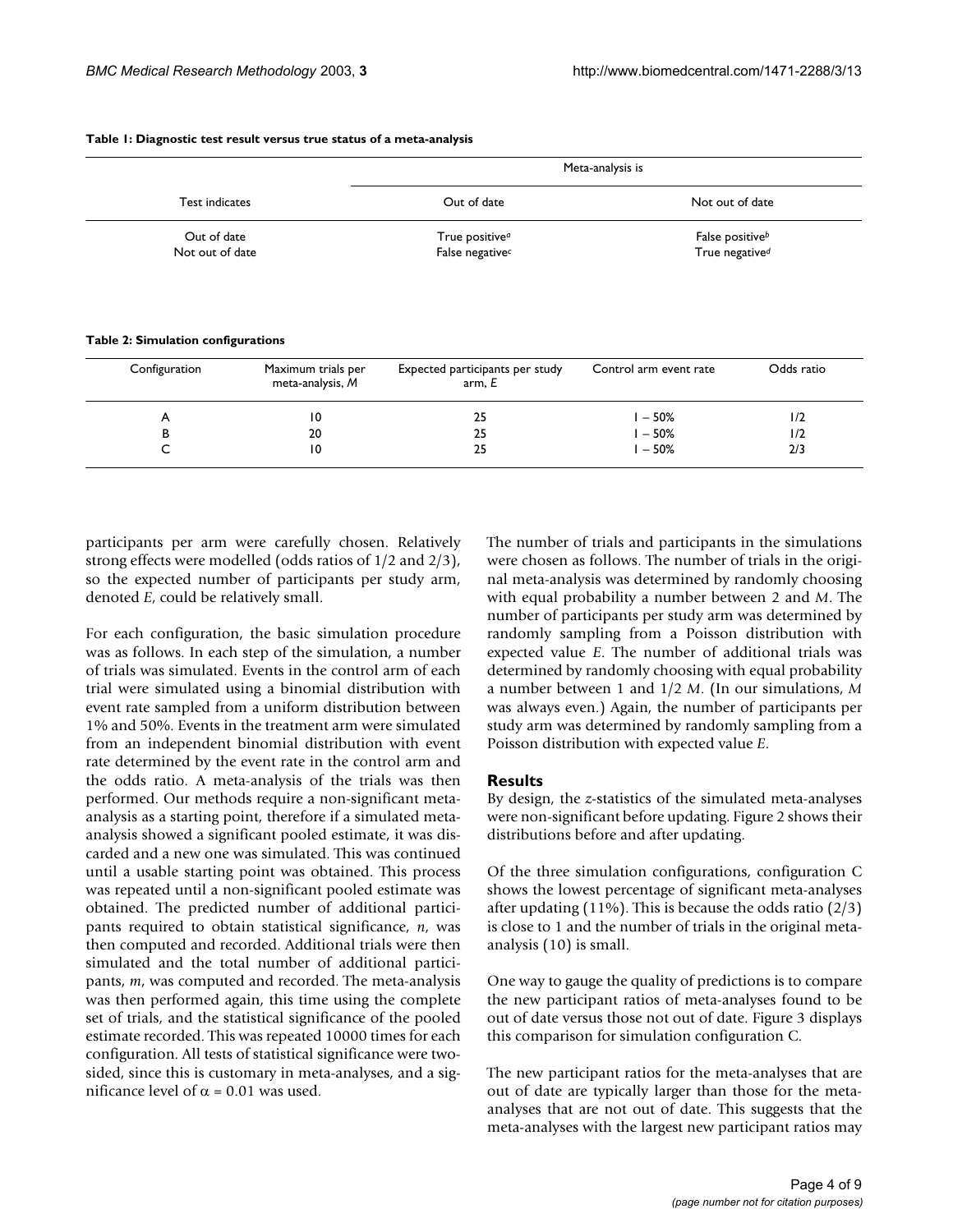

#### Figure 2

**Boxplots showing distribution of z-statistics for each simulation configuration before (A,B,C) and after (A\*,B\*,C\*) updating.** The midline of each box marks the median. The bottom and top of the box represent the 25th and 75th percentiles, respectively; thus the height of the box is the interquartile range (IQR). Values that lie more that 1.5 IQRs beyond the top or bottom of the box (outliers) are shown individually. Lines project from the top and bottom of the box to the most extreme values not more than 1.5 IQRs beyond the box.

be the best candidates for updating. Indeed, of the 10 meta-analyses showing the largest new participant ratios in simulation configuration C, 8 were out of date, whereas overall 11% of the meta-analyses in that configuration were out of date.

If the goal is instead to decide whether a given non-significant meta-analysis is up to date, we can diagnose the meta-analysis as being out of date when the new participant ratio is greater than some threshold *q*, say *q* = 1. The results of this diagnostic test applied to simulation configuration C are shown in Table [3.](#page-5-0)

The sensitivity in configuration C is thus  $521/(521 + 539)$  $= 49\%$ , while the specificity is  $8053/(8053 + 887) = 90\%$ . By selecting different thresholds for the new participant ratio, the sensitivity and specificity can be varied, producing an ROC curve for each configuration (Fig. [4](#page-5-1)). The area

<span id="page-4-0"></span>

#### Figure 3

**Boxplots comparing the new participant ratio for meta-analyses found to be out of date versus those not out of date in simulation configuration C.** See caption of Figure [3](#page-4-0) for interpretation of boxplots. Not shown are cases where the new participant ratio is infinite (7 cases out of 10000, 5 [71%] of which were in the out-of-date group) or where the new participant ratio < 1/100 (1361 cases out of 10000, 6 [0.4%] of which were in the out-of-date group).

under each ROC curve was computed as a gauge of the performance of the diagnostic test, by numerical integration using 10000 intervals of equal width. The areas were 0.81, 0.80, and 0.85 for configurations A, B, and C respectively. Hosmer and Lemeshow[12] suggest that for areas under the ROC curve between 0.7 and 0.8 the discrimination can be considered acceptable, while for areas between 0.8 and 0.9 the discrimination can be considered excellent.

# **Discussion**

The determination that a meta-analysis is not up to date or the decision to update a meta-analysis may be based on a variety of considerations. We believe that one of these should be the quantity of evidence that is newly available.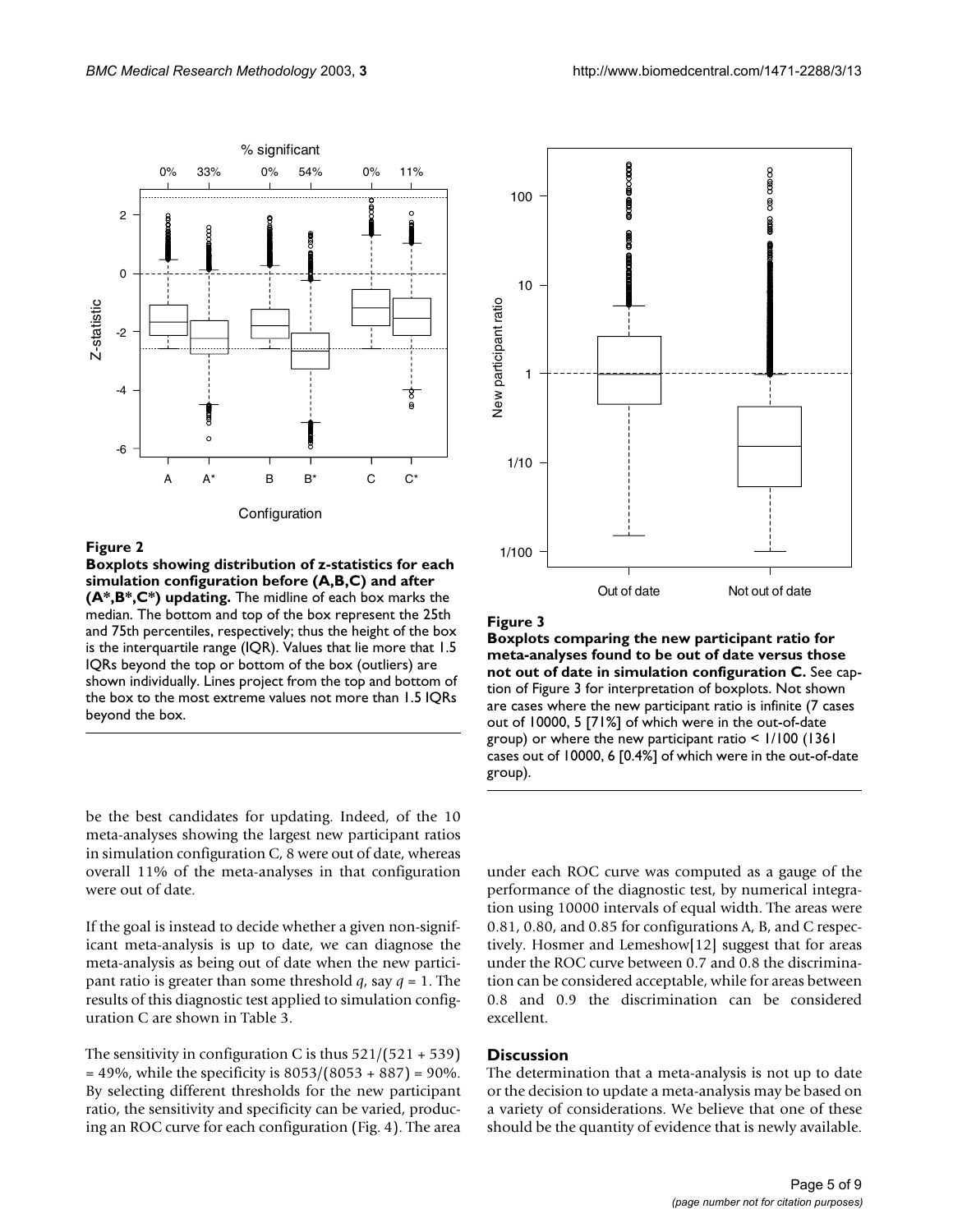| Test indicates                 | Meta-analysis is |                 |  |
|--------------------------------|------------------|-----------------|--|
|                                | Out of date      | Not out of date |  |
| Out of date<br>Not out of date | 521<br>539       | 887<br>8053     |  |

<span id="page-5-0"></span>**Table 3: Diagnostic test result with threshold** *q* **= 1 versus true status of meta-analyses in simulation configuration C.**

<span id="page-5-1"></span>

#### **Figure 4**

**ROC curves for the diagnostic test for each configuration.** The dot on each curve indicates the sensitivity and 1-specificity when the threshold for the new participant ratio is  $q = 1$ . For configuration A, when  $q = 1$ , the sensitivity is 55% and the specificity is 85%. For configuration B these values are 62% and 80%, and for configuration C they are 49% and 90%. Increasing *q* corresponds to moving counter-clockwise along the curve. Note that a Bernoulli random decision with probability *p* that a review is out of date has sensitivity *p*  and specificity 1 - *p*, corresponding to an ROC curve consisting of a 45-degree line. ROC curves above the 45-degree line indicate performance superior to chance.

The prediction and diagnostic rule developed here use a metric of the quantity of new information relative to the information previously synthesized. This allows for the fact that some fields evolve at an extremely rapid pace while others progress more gradually.

Our methods depend on very limited input, requiring only the number of participants included in the original meta-analysis, the *z*-statistic for the pooled estimate, and

the number of additional participants in new studies. Furthermore, these quantities are easily obtained. The *z*-statistic is often reported or is easily computed from reported quantities such as *p*-values, while the numbers of participants are often available in abstracts. It may also be possible to extract the numbers of participants automatically using pattern recognition software. An example of automatic identification and extraction of numerical values from text is the use of natural language queries to extract drug dosage information [13]. Another strength of our methods is that *z*-statistics are easily computed regardless of the measure of effectiveness used in the meta-analysis (e.g. odds ratio, standardized mean difference).

Rather than arbitrarily specifying a fixed frequency for updating meta-analyses, our methods provide empirical estimates of when meta-analyses need updating. Rosenthal[14] proposed that when meta-analysts obtain a statistically significant pooled estimate they also report "the tolerance for future null results" in the form of the number of non-significant *studies* that would be required to overturn their result. In this spirit, our prediction of the number of additional *participants* required to obtain statistical significance could be incorporated in the report of a meta-analysis with a non-significant pooled estimate as guidance for future studies or updates. Unlike approaches based on expert input, our methods are purely quantitative. Application of our methods may also help to avoid multiple testing issues associated with continuous updating of meta-analyses.

Simulations suggest that our methods are able to detect meta-analyses that would become significant if they were updated. In our three simulation configurations, our diagnostic test had sensitivity of 55%, 62%, and 49% with corresponding specificity of 85%, 80%, and 90% respectively. The test is easily modified to obtain higher sensitivity or specificity.

The new participant ratio can be used to identify metaanalyses that are the best candidates for updating. In one simulation, of the 10 meta-analyses showing the largest new participant ratios, 8 were out of date, whereas overall 11% of the meta-analyses were out of date. Given a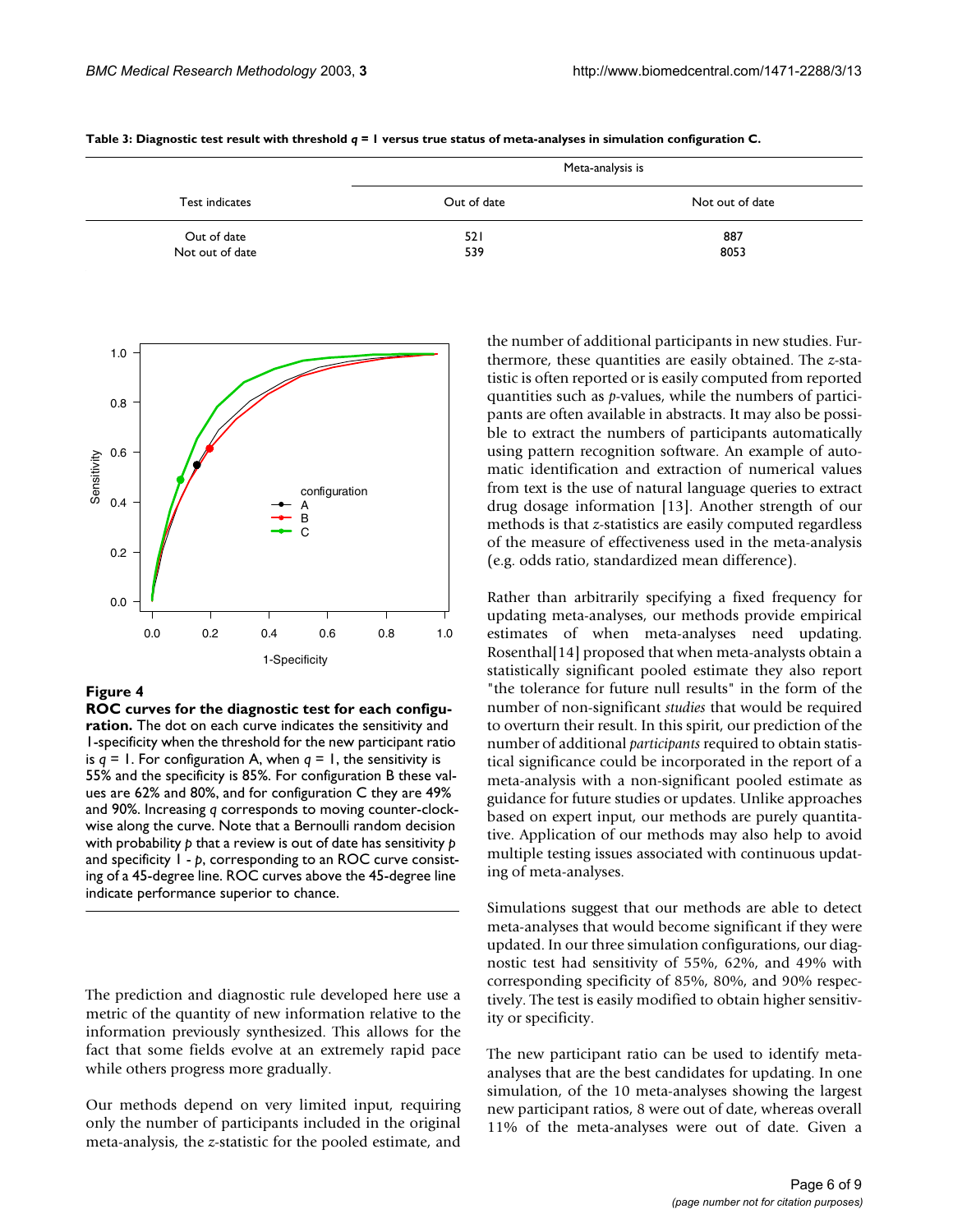collection of non-significant meta-analyses, a practical strategy might be to update the meta-analysis with the largest new participant ratio first, then move to the metaanalysis with the next largest new participant ratio, and so forth.

For health policy decision makers, such as the National Health Service, faced with having to make decisions with competition for diminishing budgets, our approach might help indicate which meta-analyses are more 'informative' in terms of what an updated meta-analysis would contribute.

Our methods show promise as a rough gauge of whether a meta-analysis is up to date. If a quick literature search uncovers several apparently relevant studies published subsequent to a meta-analysis, one might have reason to doubt the currency of the review. Calculation of the "new participant ratio" introduced here can make such judgments more precise and objective. Based on our results, a new participant ratio greater than 5 may be taken as strong evidence that a meta-analysis is out of date; conversely, a new participant ratio less than 1/5 suggests that the weight of evidence accumulated since the meta-analysis was published is unlikely to overturn its findings. Such judgments are, of course, conditional on the thoroughness of the literature search and relevance assessment of any additional studies. For example, a large new participant ratio could be misleading if, upon closer examination, several of the new studies were not in fact relevant to the clinical question.

Systematic review groups may choose to conduct a thorough literature search and relevance evaluation even before committing to update a review. In such cases, less stringent thresholds for the new participant ratio may be acceptable. For example, a new participant ratio greater than 2 could be taken as strong evidence that a meta-analysis needs to be updated; conversely, a new participant ratio less than 1/2 would suggest that the meta-analysis does not need to be updated.

An alternative approach to our method is possible using considerations of clinical significance. Equation (9) in the Appendix could be modified to use an effect judged to be clinically important rather than the effect observed in the original meta-analysis. This would lead to a different prediction of the number of additional participants required to obtain statistical significance. A meta-analyst might wish to perform an update when this number of participants had accrued.

It is important to note that our methods have some limitations. First, they are based on the assumption that the variance of the pooled estimates shrinks at a rate inversely proportional to the total number of participants in all studies. Since the variance of pooled estimates is in general determined not only by sample size, but also by factors such as baseline risk and statistical heterogeneity, this assumption may not hold exactly. Second, our methods are based on the assumption that there is no secular trend in the results. In particular cases this assumption may be violated. Third, particularly when the number of participants in the studies included in the original metaanalysis is small, our methods may give highly variable results. Fourth, while simulations suggest that our diagnostic test has good overall performance at determining whether an update is warranted for a given meta-analysis, it is not clear what an appropriate choice of the *q* parameter would be. If the true shape of the ROC curve were known then *q* could be selected to obtain a desired level of sensitivity or specificity. Finally, a real-world decision to update a meta-analysis would likely be guided not only by the quantitative methods proposed here, but also by clinical and scientific considerations.

It might be argued that our methods place too much emphasis on the narrow issue of statistical significance. Indeed, there has recently been a shift away from hypothesis testing towards estimation, with an accompanying change of emphasis from *p*-values to confidence intervals[15]. Given large enough sample sizes, it is always possible to obtain statistical significance. Nevertheless, acceptance of new therapeutic interventions continues to depend at least in part on statistical significance, and we believe that this is not without merit. A logical next step following from our methods would be a framework for incorporating considerations of clinical significance into the decision-making process.

# **Conclusions**

This work has focused on meta-analyses that fail to show a significant effect, but would do so if updated. The methods we have developed show promise for use by individual clinicians to help determine whether meta-analyses are up to date, and for use by systematic review teams to help decide whether to commit the considerable resources required to update a meta-analysis. Further investigation and evaluation of the methods is required before they can be recommended for general use.

# **Competing interests**

None declared.

# **Authors' contributions**

MS initially conceived of the study and NJB derived the prediction rule. NJB and MS secured funding for the project. NJB, MF, MS, and DM participated in the design of the study. NJB coordinated the project and wrote all manuscript drafts. DM reviewed simulation results, and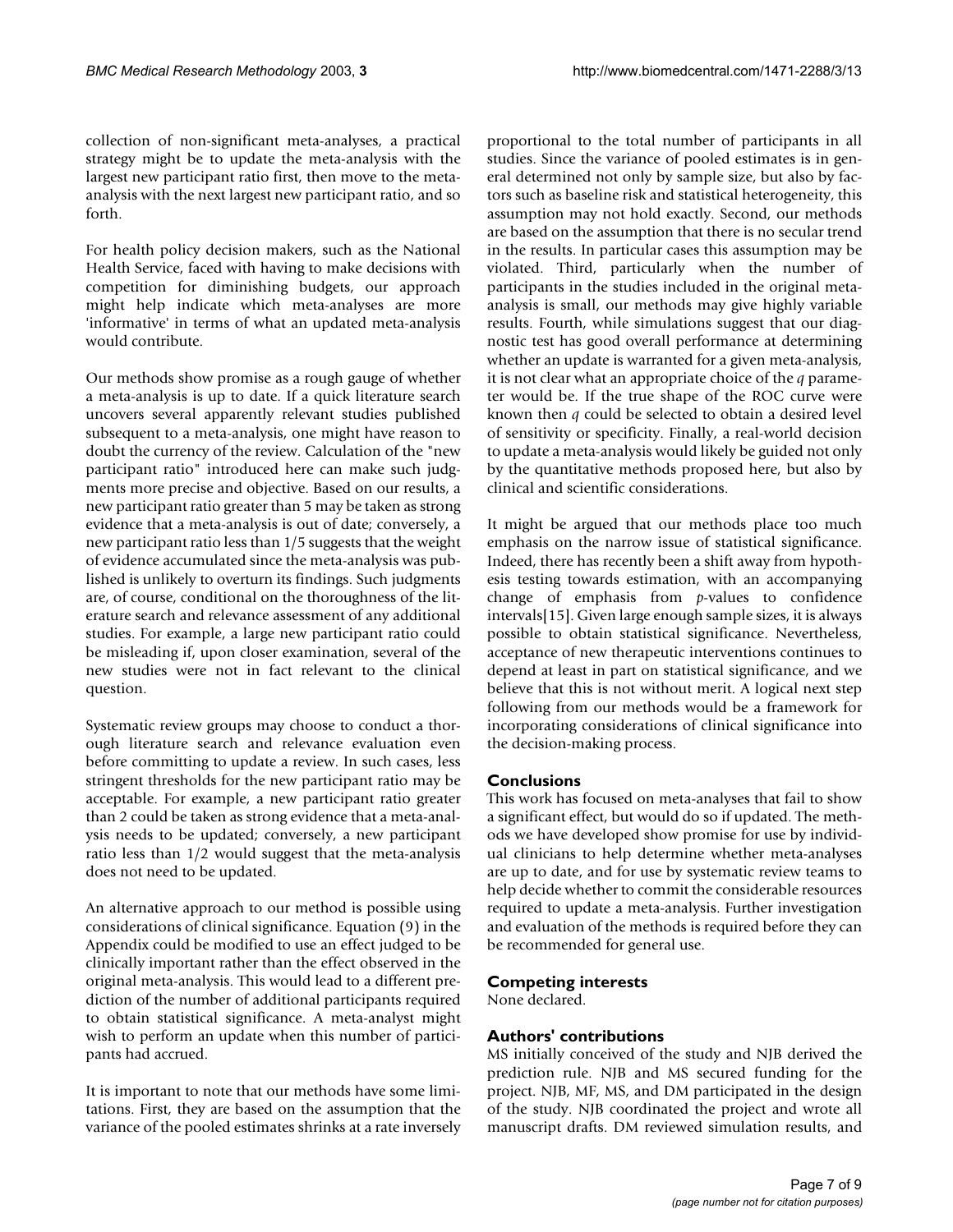participated in the drafting and revision of the manuscript. MS participated in the drafting and revision of the manuscript. MF wrote the simulation and data analysis programs and produced the figures. All authors read and approved the final manuscript.

#### **Appendix**

Recall that the standard error of a sample mean is inversely proportional to the square root of the sample size. Many estimators have the same property, and we will therefore suppose that the standard error  $SE<sub>N</sub>$  of the

pooled estimate  $\hat{\theta}$  is inversely proportional to the square root of the number of participants, N. Say for some  $\sigma > 0$ ,

$$
SE_N = \sigma / \sqrt{N} . \quad (5)
$$

While this has the same form as the standard error of a sample mean where  $\sigma$  represents the standard deviation, it should be noted that here  $\sigma$  is simply a constant of proportionality. From equations (1) and (5),

$$
\sigma = \sqrt{N} \hat{\theta}/Z. \quad (6)
$$

Suppose additional studies become available yielding *n* additional participants. From equation (5), the standard error of the pooled estimate based on all *N* + *n* participants is

$$
SE_{N+n} = \sigma / \sqrt{N+n} \ . \qquad (7)
$$

Substituting equation (6) into equation (7) gives

$$
SE_{N+n} = \frac{\sqrt{N}\hat{\theta}}{\sqrt{N+nZ}}.\tag{8}
$$

Furthermore, suppose there is no secular trend in the results, i.e. the pooled estimate based on all *N* + *n* participants remains the same, but now it *just* reaches statistical significance, i.e.

$$
\left|\hat{\Theta}/\mathrm{SE}_{N+n}\right| = Z_c.
$$
 (9)

Substituting equation (8) into equation (9) gives

$$
Z_c = \sqrt{N+n} \frac{|Z|}{\sqrt{N}} \tag{10}
$$

Solving for n gives

$$
n = N\left(\frac{Z_c^2}{Z_c^2} - 1\right). \quad (11)
$$

This provides a prediction of the number of additional participants required to warrant updating a meta-analysis.



Square root of number of participants

### Figure 5

**Geometrical illustration of the prediction.** The number of additional participants, *n*, is determined by extrapolating a line segment starting at the origin (0,0) and passing through the point (  $\sqrt{N}$  ,  $|{\sf Z}|$ ) to the point where it intersects with a horizontal line at  $Z_c$ .

Note that the prediction depends only on *N* (the number of participants in the original meta-analysis), *Z* (the *z*-statistic from the original meta-analysis), and  $Z_c$  (the critical *z*-value chosen for statistical significance). Crucially, note that the results of additional trials are *not* required.

The form in which *Z* enters equation (11) has important consequences. First, note that as  $Z \rightarrow 0$  from either the right or the left,  $n \rightarrow \infty$ , and strictly speaking when  $Z = 0$ , *n* is not defined. With discrete data (e.g. data from randomized controlled trails with binary outcomes), a pooled *z*-statistic of zero can occur with non-zero probability. For convenience, we therefore define  $n = \infty$  when  $Z = 0$ . Second, note that since *Z* enters equation (11) as *Z*2, the sign of *Z* is irrelevant. In a meta-analysis of randomized controlled trials, for example, equation (11) gives the same prediction regardless of whether the results favour the intervention or control group. It is therefore not necessary to interpret the sign of the *z*-statistic.

#### *Geometrical interpretation*

A geometrical interpretation provides a more intuitive way to understand the prediction. Equation (10) is a linear equation in  $\sqrt{N+n}$  with slope  $|Z|/\sqrt{N}$  and intercept 0. In other words, on a graph of the cumulative z-sta